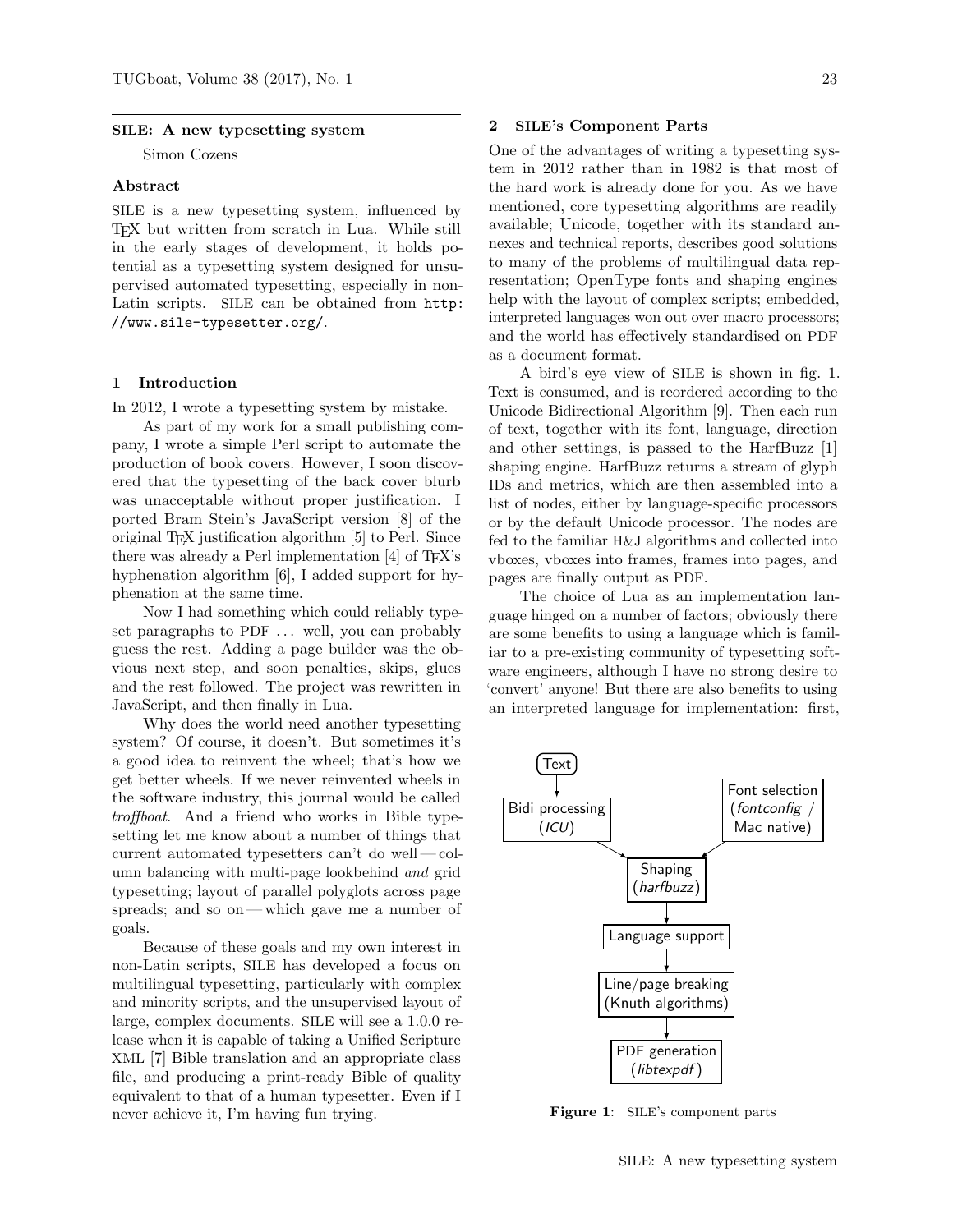```
\SILE{}.registerCommand("tableofcontents:item", function (options, content)
 \SILE{}.settings.temporarily(function ()
    \SILE{}.settings.set("typesetter.parfillskip", \SILE{}.nodefactory.zeroGlue)
   \SILE{}.call("tableofcontents:level" .. options.level .. "item", {}, function ()
      \SILE{}.process(content)
      \SILE{}.call("dotfill")
      \SILE{}.typesetter:typeset(options.pageno)
   end)
 end)
end)
```
Figure 2: Lua code to typeset a TOC entry

Lua is designed as an embedded language, which means that SILE can provide a complex text layout system for embedding within other applications. (For instance, there is a SILE preview plugin for the Glyphs font editor.) It also means that any area of SILE's operation can be overridden or extended, not just those with pre-defined hooks. For instance, the grid typesetting package works by overriding the leading calculation; similarly, when setting Japanese text on a hanmen grid, there is no need to apply full best-fit paragraph composition — it's fine to replace the Knuth-Plass algorithm with a simple first-fit line breaker for speed.

SILE's modular design also means that everything is pluggable. I tried a number of different PDF libraries while developing SILE; the first versions used Cairo [2], but Cairo's PDF surface is fairly limited, and does not allow for the generation of PDF annotations, links and outlines — not to mention any of the tagged and structured markup required for accessible PDFs— so I started looking for alternatives: Haru, PoDoFo and others. Since the output system has a well-defined interface, I could easily test a new PDF generation library by slotting a new output implementation in place. Similarly, SILE's regression test system works by plugging in a custom outputter which produces a textual representation instead of a PDF; this can then be compared against the expected results using diff.

Incidentally, the PDF library I settled on was both an old one and a new one: I extracted the PDF generation backend from *dvipdfmx* and made it available as a library–libtexpdf. This was the only PDF generation system I could find which allowed me to address glyphs by ID, and also to add arbitrary PDF operators to the output.

Apart from C interfaces to HarfBuzz, ICU (the Unicode support library), fontconfig and libtexpdf, the core of SILE comprises a little under 5,000 lines of Lua code. (10% of which is made up of a somewhat literal port of TEX's line breaking algorithm.) This

makes sense— with so much done by third-party libraries, there is relatively little left for SILE to do by itself.

### 3 Input formats, packages and classes

Just like the output system, SILE's input system is modular. The first input format implemented for SILE was XML— the idea being that SILE is to be used to typeset data produced by other software, such as translation databases, rather than documents constructed by hand; XML is both an easy format to parse and an easy format for other software to output. But while SILE needs to ingest XML, for whatever reason people wanted to hand-generate SILE documents, and so SILE added a parser for a simple, T<sub>EX</sub>-like input format.

The T<sub>E</sub>X-like format is only superficially T<sub>E</sub>Xlike. It is, essentially, simply another way of representing an XML tree structure. These two SILE documents are equivalent:

| \begin{foo}                     | $<$ foo $>$                        |                   |
|---------------------------------|------------------------------------|-------------------|
| Text                            | Text                               |                   |
| $\bar{\text{this}=\text{that}}$ |                                    | <br>khis="that"/> |
| \end{foo}                       | $\vert \langle f_{\rm 00} \rangle$ |                   |

The implementation of <foo> and <br/> <br/>bar> is, of course, up to the user. In this sense, SILE is similar to an XML stylesheet processor: alongside a document must come a set of processing expectations which define how the tags will be typeset. SILE's \define command provides an extremely restricted macro system for implementing simple tags, but you are deliberately forced to write anything more complex in Lua. (Maxim: Programming tasks should be done in programming languages!) For example, the command to typeset a table-of-contents item is implemented by the code in fig. 2. This expects a command of the form:

### \tableofcontents:item[level=2,pageno=3] {Something}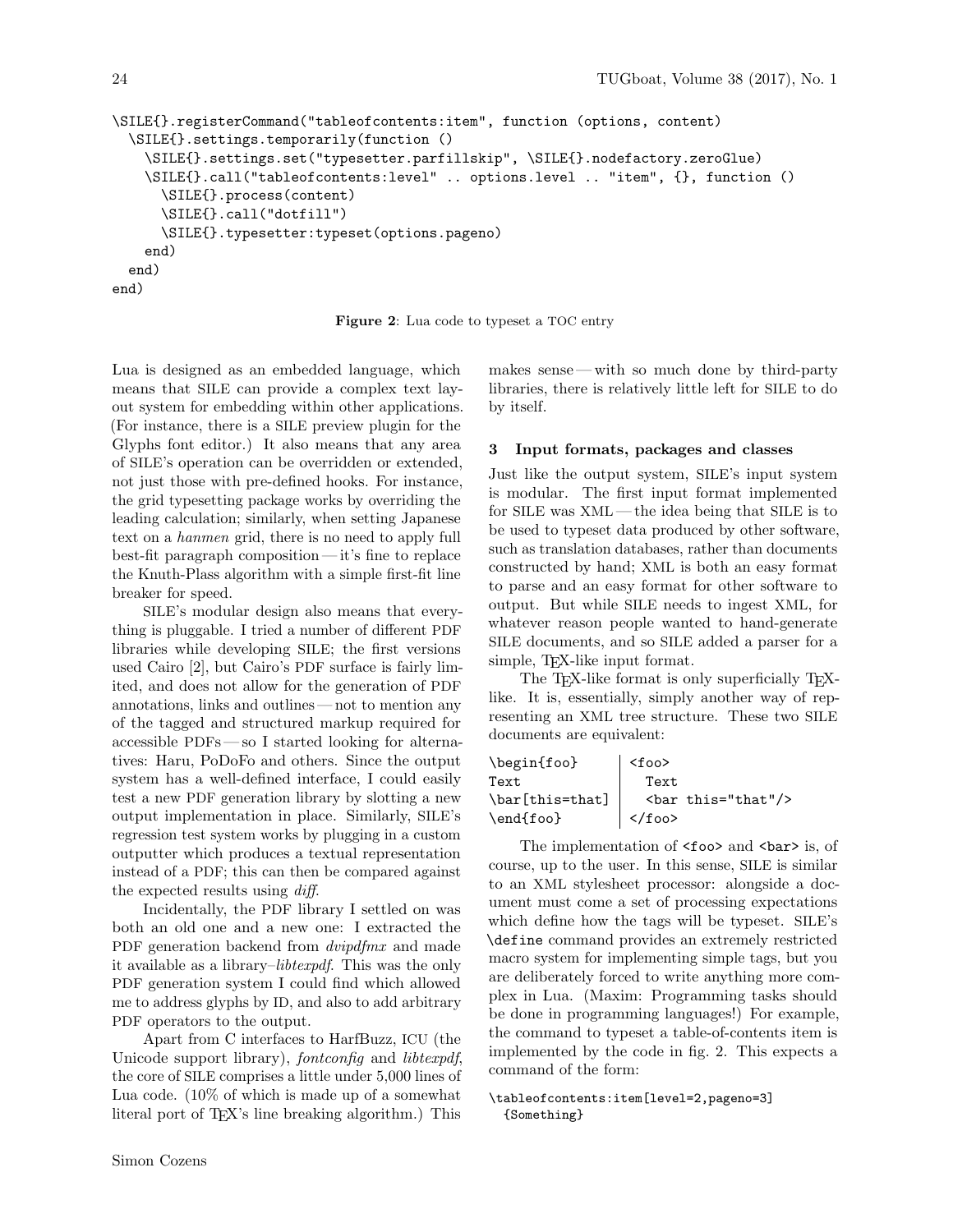and passes the text and page number separated by leaders to the command which styles a level 2 TOC entry; this command, which is more easily implemented with a \define at the SILE level, will in turn set the appropriate font size, style and so on.

Lua code is loaded into SILE as packages or classes, similar to  $\text{MTFX}$ — classes define the layout and key formatting expectations for tags, while packages provide additional functionality. Classes can be inherited (in the object-oriented programming sense) from other classes; SILE comes with a number of basic document classes but the expectation would be that each substantial document project would define its own class.

Since classes can be loaded even before the document is opened, they can do things such as providing a new input format. The markdown class does just this, implementing a parser and providing processing expectations for Markdown documents.

Naturally there are not currently anything like as many packages for SILE as for TFX derivatives. But fig. 3 is (an abridged version of) my favourite. This implements boustrophedon text by overriding the typesetter's function for turning horizontal lists into vertical lists. After the default implementation, the vertical list is inspected, and a custom whatsit (swap) is inserted after every vbox. When the whatsit is output, the typesetter's direction is reversed: if the previous line was left-to-right, the next line will be right-to-left, and vice versa.

SILE's programmability leads itself to experimentation and implementation of new technologies; support for OpenType color fonts was added as an external package in 85 lines of code, and rudimentary support for OT fonts with SVG outlines has recently been added.

### 4 The language support system

While Harfbuzz and Unicode provides a lot of what SILE needs to support complex scripts, different languages have different typographic conventions. For instance, correctly typesetting Japanese is not a matter of inserting line break opportunities between every pair of characters; Japanese kinsoku-shori rules stipulate that some punctuation characters cannot start lines and others cannot end lines. Additionally, characters are generally set on a fixed grid, but spacing is reduced around brackets and commas. These language-specific typesetting conventions are encoded in SILE's language support system, which assembles the stream of glyphs from the shaper into nodes, giving SILE a chance to implement hyphenation points, line breaking opportunities and so on.

```
local swap = \SILE{}.nodefactory.newVbox({})
swap.outputYourself = function(self,typesetter)
 typesetter.frame.direction =
    typesetter.frame.direction == "LTR-TTB"
      and "RTL-TTB" or "LTR-TTB"
 typesetter.frame:newLine()
end
\SILE{}.typesetter.boxUpNodes = function(self)
 local vboxlist =
   \SILE{}.defaultTypesetter.boxUpNodes(self)
 local nl = \{\}for i=1,#vboxlist do
   nl[4nl+1] = vboxlist[i]if nl[#nl]:isVbox() then
     nl[4nl+1] = swapend
  end
 return nl
end
```
Figure 3: The boustrophedon package, abridged.

Another pertinent example is that of many southeast Asian languages which are written without interword spaces but which line break between graphical syllable clusters, the clusters being determined by morphological analysis. SILE's support for Javanese uses a Parsing Expression Grammar [3] to detect syllable boundaries and insert penalties into the node stream to specify potential break points. Access to ICU means that language-specific casing rules (such as the Turkish  $i/I$  and  $i/I$  combinations) are correctly applied.

SILE does not assume any default directionality, meaning that left-to-right typesetting is not privileged over right-to-left processing. Indeed, supporting Mongolian, which is traditionally written top-to-bottom and left-to-right, is simply a matter of telling the typesetter about the new direction: \thisframedirection{TTB-LTR}.

Figure 4 demonstrates SILE's multi-script capabilities; notice how SILE has respected the typographic conventions of each script, and how the RTL texts (Arabic and Hebrew) have been reordered according to the conventions of mixed directionality typesetting. In the source file, each text is marked up with its language so that SILE can select the appropriate set of rules, but the bidi reordering is performed by default and requires no additional markup.

#### 5 Frames

In our overview of SILE's component parts, we mentioned in passing that vboxes are assembled into frames and frames are assembled into pages. Frames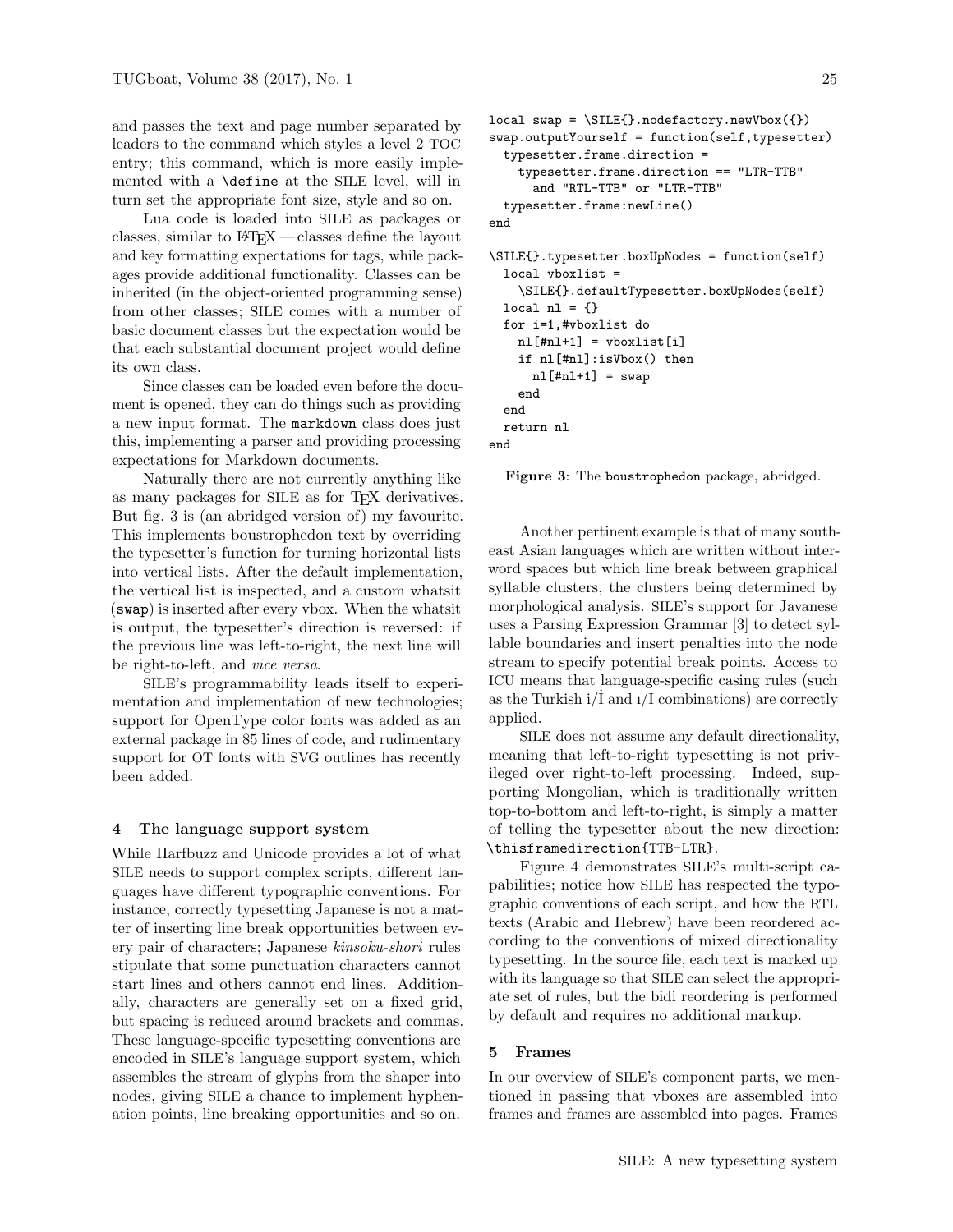My hovercraft is full of eels. حَوّامتى مُمْتِلئة بِأَنْقَلَيْسون Իմ սաւառնակս օձաձկներով լեցուն <u>է</u>: আমার হভারক্রাফ্ট কুঁচে মাছ-এ ভরা হয়ে গেছে ကျွန်တော်ရဲ့ လေစီးယာဉ်မှာ ငါးရှင့်တွေအပြည့်ရှိနေ  $\widetilde{\mathcal{O}}$ တယ်။ 我的氣墊船裝滿了鱔魚 ჩემი ხომალდი საჰაერო ბალიშზე სავსეა გველთევზებით Το Χόβερκράφτ μου είναι γεμάτο χέλια שלי הרחפת בצלופחים מלאה मेरी मँडराने वाली नाव सपµमीनǂ से भरी हैं ÞГଏSK >Scrikt CSCSna < HLK のホバークラフトは鰻でいっぱいです សុទ្ធ ែតឣន្ចងេពញទូកöបះេយើង ។ 내 호버크라프트  $-$  공어로 가득 차 있어요  $-$  എന്റെ പറക്കും-േപടകം നിറെയ വ്ളാുകളാണ് මාෙ වාƬ පා යානයේ ආඳන් පිරී ඇතஎன் மிதவை நிறைய விலாங்கு மீன்கள் 1

Figure 4: SILE's multi-script capabilities

are areas on the page where text is to be set. The frames for a page are generally defined by the document's class, but can be modified dynamically. For instance, footnotes are generally implemented by placing a zero-height frame at the bottom of the main content area. As footnotes are placed on a page, the footnote frame expands and the content frame shrinks. This allows for interesting layout possibilities: in a two column layout, the footnotes can be placed at the end of the second frame, or across the bottom of two frames, or in a separate area of the page altogether.

Frame layouts are generally specified relatively rather than absolutely; for instance, fig. 5 shows the frame declarations of the standard book class. The dimensions %pw and %ph refer to percentage of page width and page height respectively.

# 6 Various neat hacks

SILE packages implement a number of interesting ideas; in no particular order: best-fit page breaking; access to OpenType font features; parallel polyglot layout (see fig. 6); justification alternates (rewriting the text to improve justification); font fallback on missing glyphs; grid typesetting; Japanese vertical typesetting and ruby (furigana) support; automatic generation of font specimens; a BibTEX-like bibliography manager implemented at runtime within the typesetter; support for producing Structured and Tagged PDFs.

### 7 Challenges remaining

While SILE has been used successfully to produce a number of print books and articles, it is still not a finished product. The development team is very small; I'm the primary developer, with Caleb Maclennan and Khaled Hosny as notable contributors. Development happens on github and we are very open to issues and pull requests. However, there are a number of challenges remaining.

The lack of a Windows distribution is currently hampering adoption; the pushback routine (which disgorges the vertical list back onto the horizontal list after every frame break, in case the next frame has a different width) is a perennial source of mindboggling bugs; and currently we lack a good solution for moving between multi-column and single-column layout and back again, which is a blocker for serious Bible typesetting.

We are also still working out how best to use SILE. For instance, I initially anticipated that the frames feature could be used to solve all kinds of layout challenges — drop caps, wrapping text around floated figures and so on. After some investigation we have found that frames are better suited to page-level layout, and other solutions such as nested vboxes and custom packages work better for altering layout within a frame. As more packages are developed, idiomatic use of the system will become more clearly defined.

I am often asked about typesetting of mathematics. My usual glib answer is that there is not very much mathematics in the Bible! However, I would like to see an implementation of math typesetting for SILE. The current plan is to find a way to call out to MathJax to perform the layout computations, and have SILE lay out the resulting nodes. However, SILE's development is essentially driven by user requests; I don't need math for the kind of books I'm typesetting, but if this is something you need, I would be glad to help you implement it!

### 8 Conclusion

I have deliberately avoided making comparisons between SILE and T<sub>F</sub>X derivatives in this article, attempting to introduce SILE on its own merits. In a sense there is no comparison. T<sub>EX</sub> is an incredibly mature and stable code base with a large and vibrant community; SILE is new, fast-moving and buggy, with few active developers. But I believe that, with time and development, SILE has the potential to provide better output than TEX for complex automated layout of non-Latin documents. It's also really fun to mess about with!